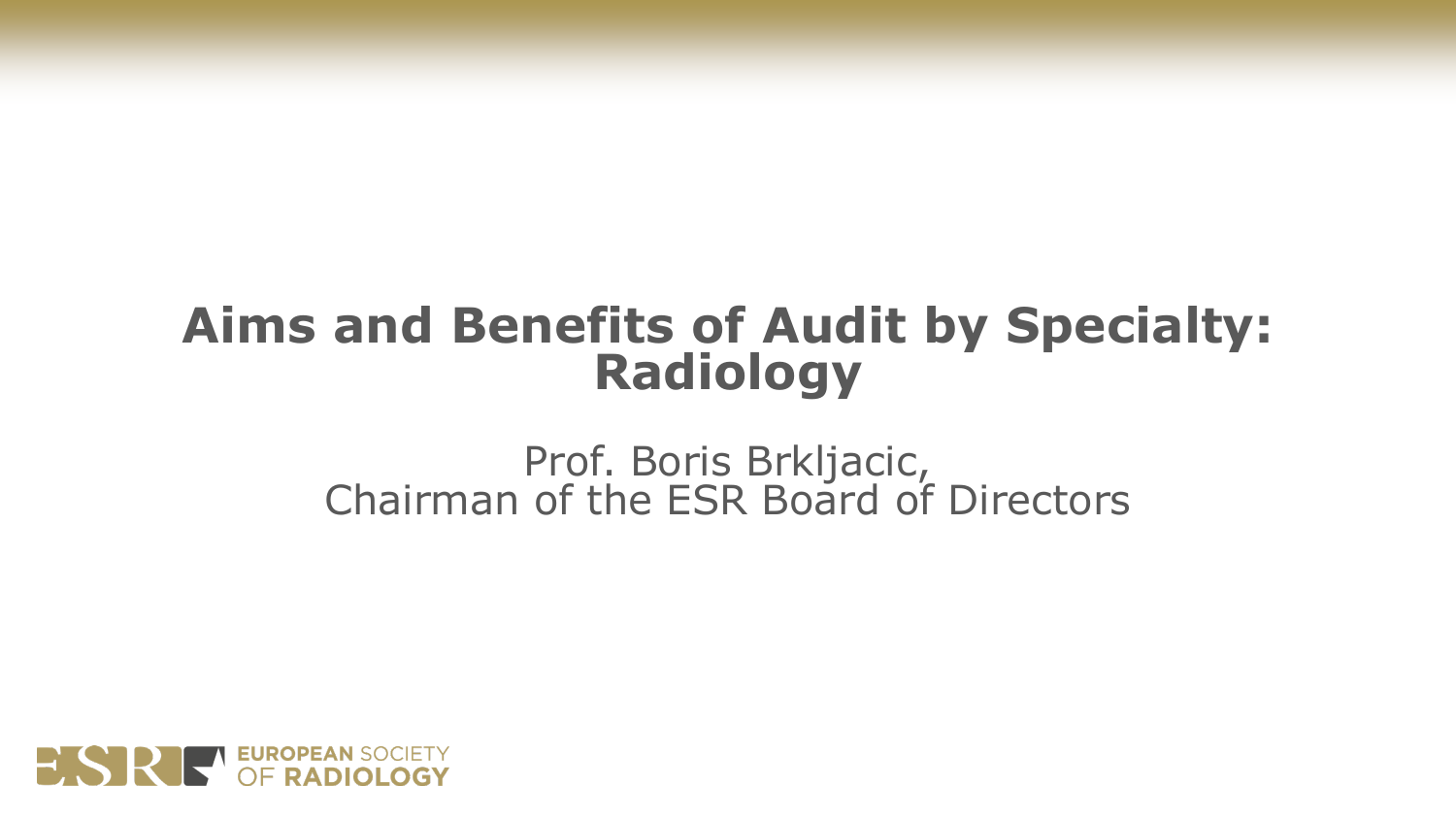# **ESR focus on quality and safety**

- Quality and safety in radiology high up on ESR's agenda ever since, following a holistic multi-professional approach
- The ESR Quality, Safety and Standards Committee embodies this principle through its five subcommittees
	- − Audit and Standards
	- − eHealth and Informatics
	- − Radiation Protection
	- − Referral Guidelines
	- − Ultrasound

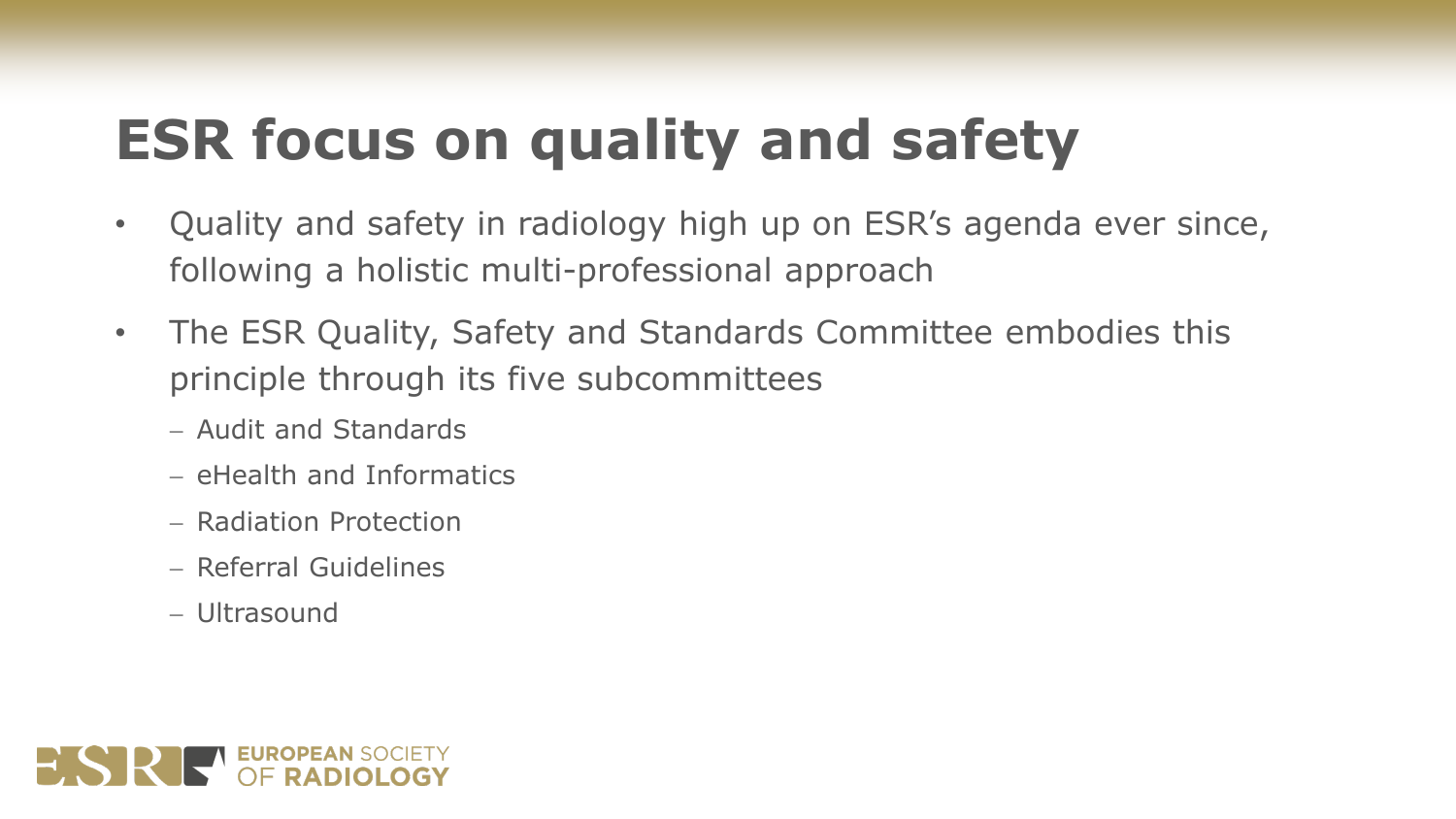# **ESR focus on quality and safety**

- ESR works with other health stakeholders and maintains close relations with related disciplines (radiographers, medical physicists etc.), European regulators (HERCA, EMA etc.), the European institutions as well as with international organisations (IAEA, WHO)
- ESR has initiated or participated in a number of quality and safety initiatives and projects at European level
	- − EuroSafe Imaging
	- − ESR iGuide
	- − PiDRL
	- − MEDIRAD
	- − EURAMED etc.







**EISIRI ziGuide** 

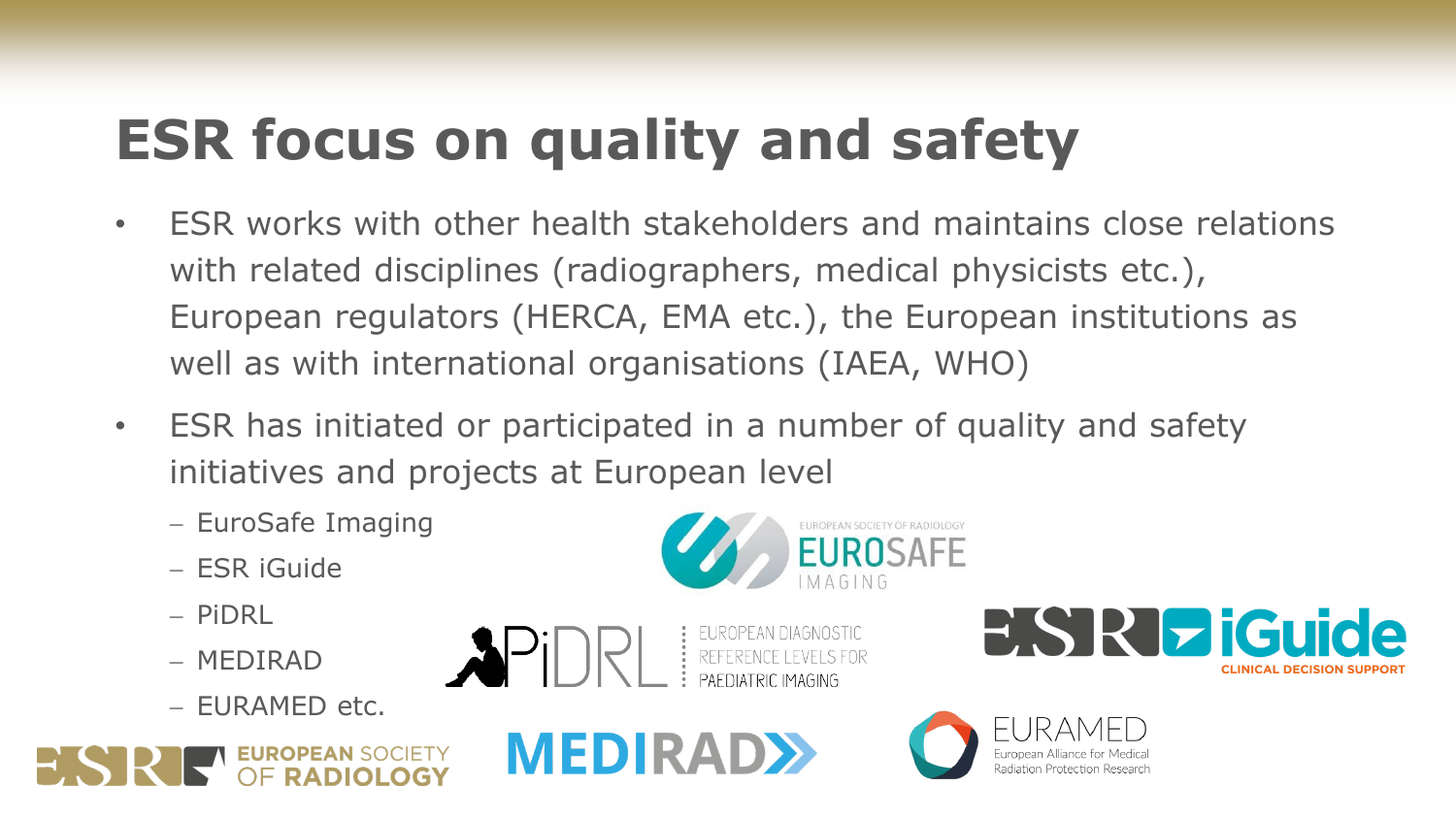## **ESR Audits and Standards Subcommittee**

**Quality, Safety and Standards Committee Chairperson** Núria Bargalló Alabart

**National Societies Committee Chairperson Chairperson** 

**Education Committee Chairperson Carlo Catalano** 

**Members**



**Chairperson** David Howlett

Alexandra Karoussou-Schreiner Steve Ebdon-Jackson Dominique-Gérard Carrié Mika Kortesniemi Vasilis Syrgiamiotis (EFRS)

Luke Sonoda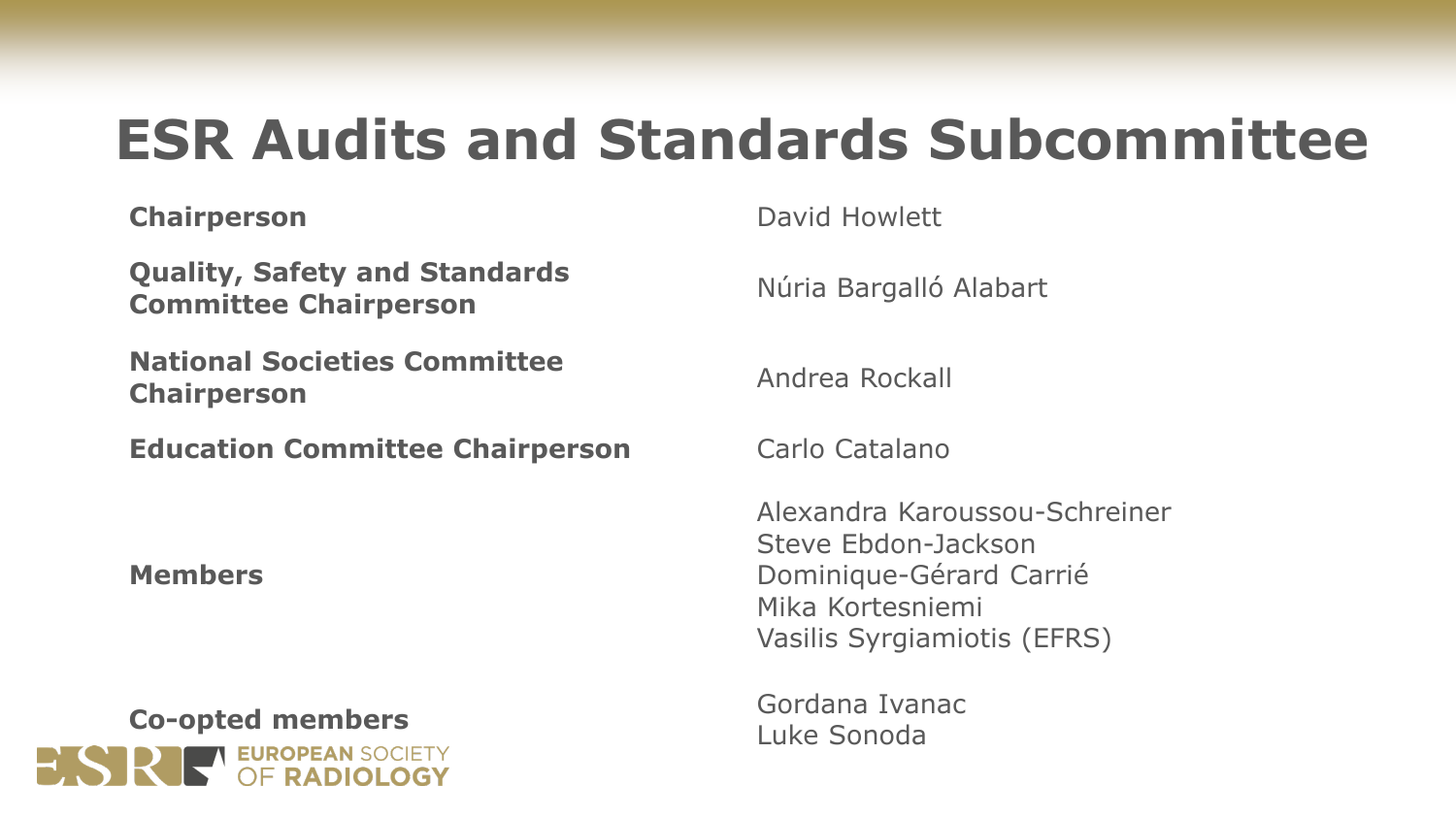#### **Goals of the Subcommittee**

- To explain the value of audit for the maintenance and improvement of radiological care and to stimulate spreading of the methods.
- To develop advisory documents on how to undertake audit in radiology and to provide examples of good audits.
- To promote cross European cooperation in undertaking clinical audits.
- To advise and organise education initiatives on audit for ESR individual and institutional members as appropriate.
- To be aware of national audit programmes and to liaise with national leaders of these programmes on behalf of the ESR.
- To explain and promote the importance of quality standards for radiological care.
- To develop evidence based structure and methodology for ESR standards.
- To collate and review existing standards in radiology from institutional members.
- To develop standards for process and organisation in radiology.
- To develop standards of performance that have a measurable outcome.

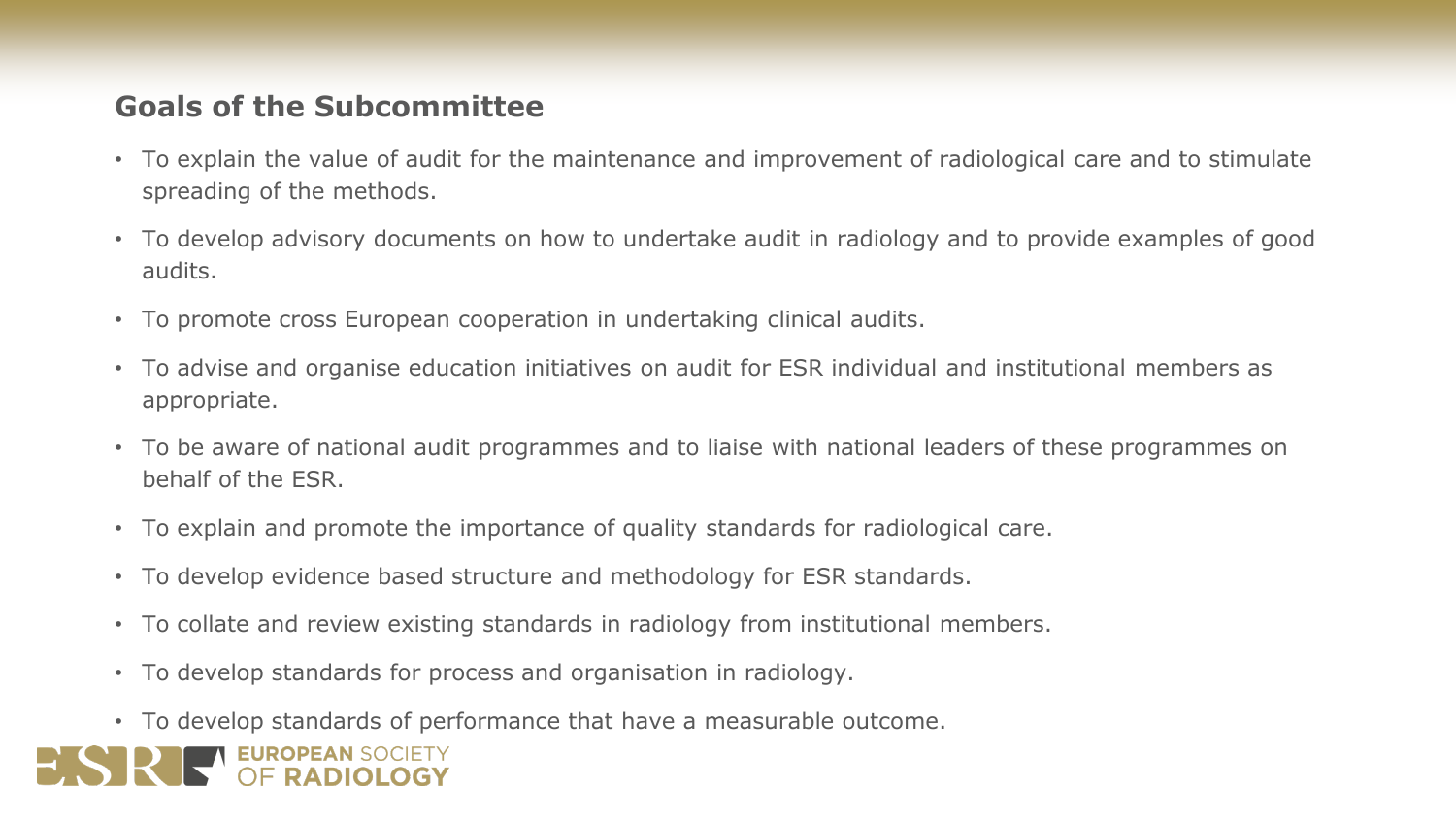# **ESR perspective on clinical audit**

- Clinical audit is a well proven tool for quality improvement
- Not to be mixed up with regulatory inspection
- Clinical audit allows to check how our departments are performing and how well and safely we are looking after our patients.
- Clinical audit allows us to check on how we are compliant to existing good practice.
- Clinical audit gives us information as to where improvements should be made.

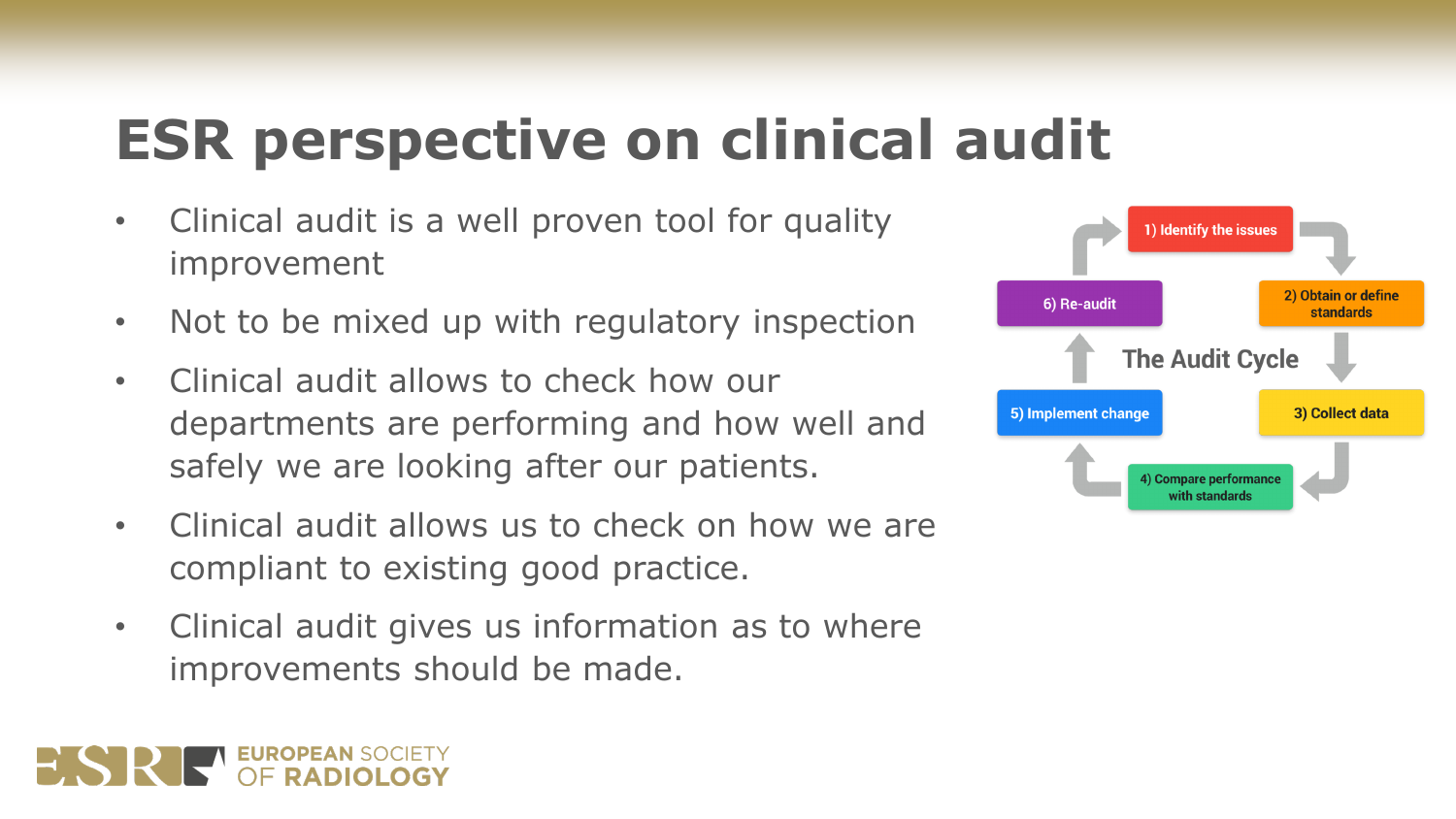- Produced by the ESR Audit and Standards Subcommittee
- First published in 2017 and designed to increase awareness and understanding of clinical audit within radiology departments across Europe and to support them to establish and/or develop an internal clinical audit programme
- Aim: to facilitate improvements in patient experience, care and outcomes and help radiology depts to comply with the European Basic Safety Standards Directive
- An enhanced version was developed under the guidance of Adrian Brady and David Howlett in 2019. It contains an expanded audit guide with an additional focus on the legal requirements around audit, and an increase in audit templates.

#### **Esperanto**

**ESR Guide to Clinical** Audit in Radiology and the ESR Clinical **Audit Tool** 

mvESR.org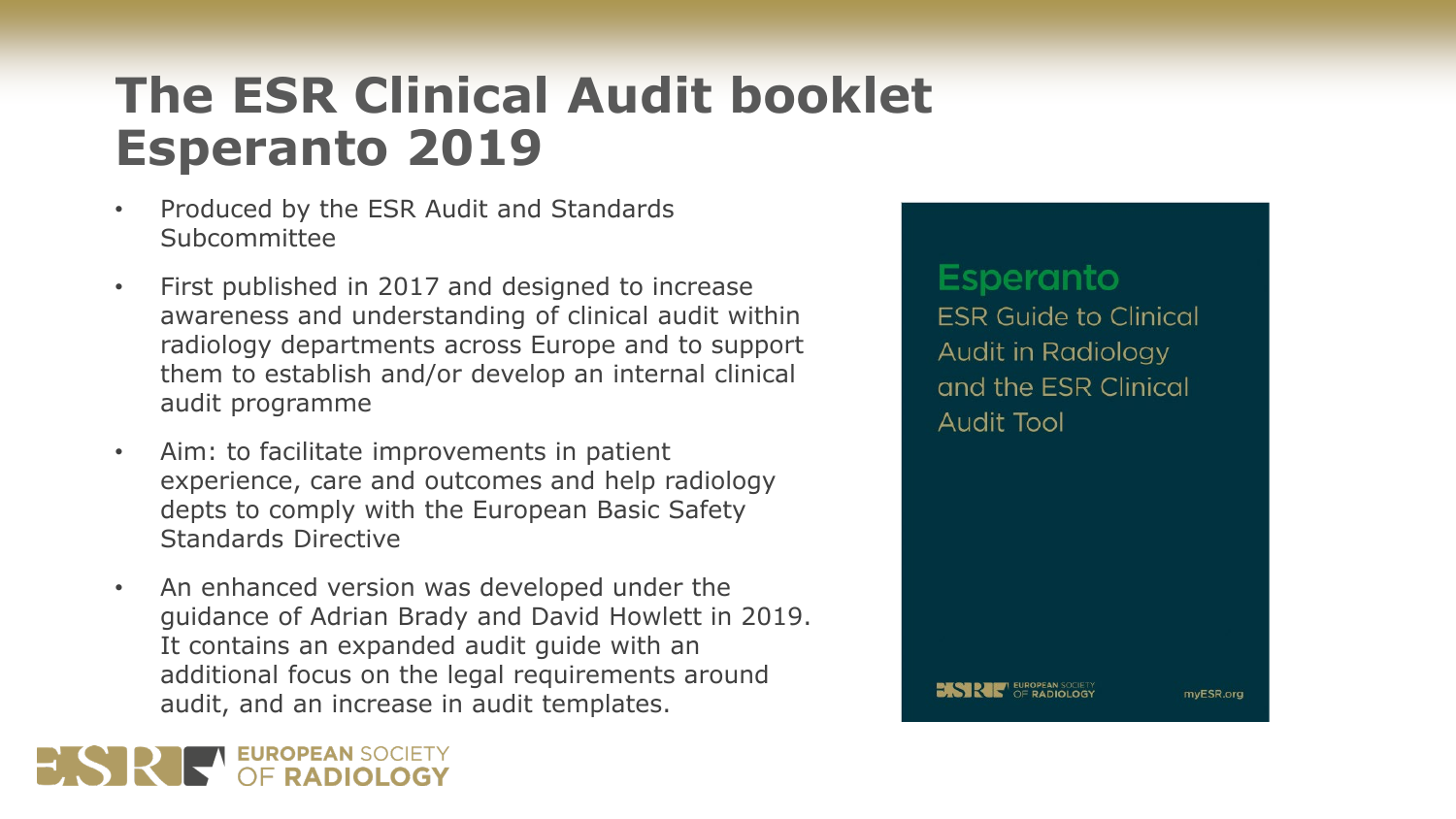- Strong emphasis on compulsory and legally required audit (regulatory) relating to the regulation of medical exposures involving ionising radiation.
- Also covers (non-regulatory) clinical audit processes involved in service provision and clinical practice.
- A series of example audit templates is included to facilitate local departmental participation in audit.
- Information on how audit activity may occur within a radiology department: internal audit at departmental level, external audit (eg by a national society) or internal audit with external direction.

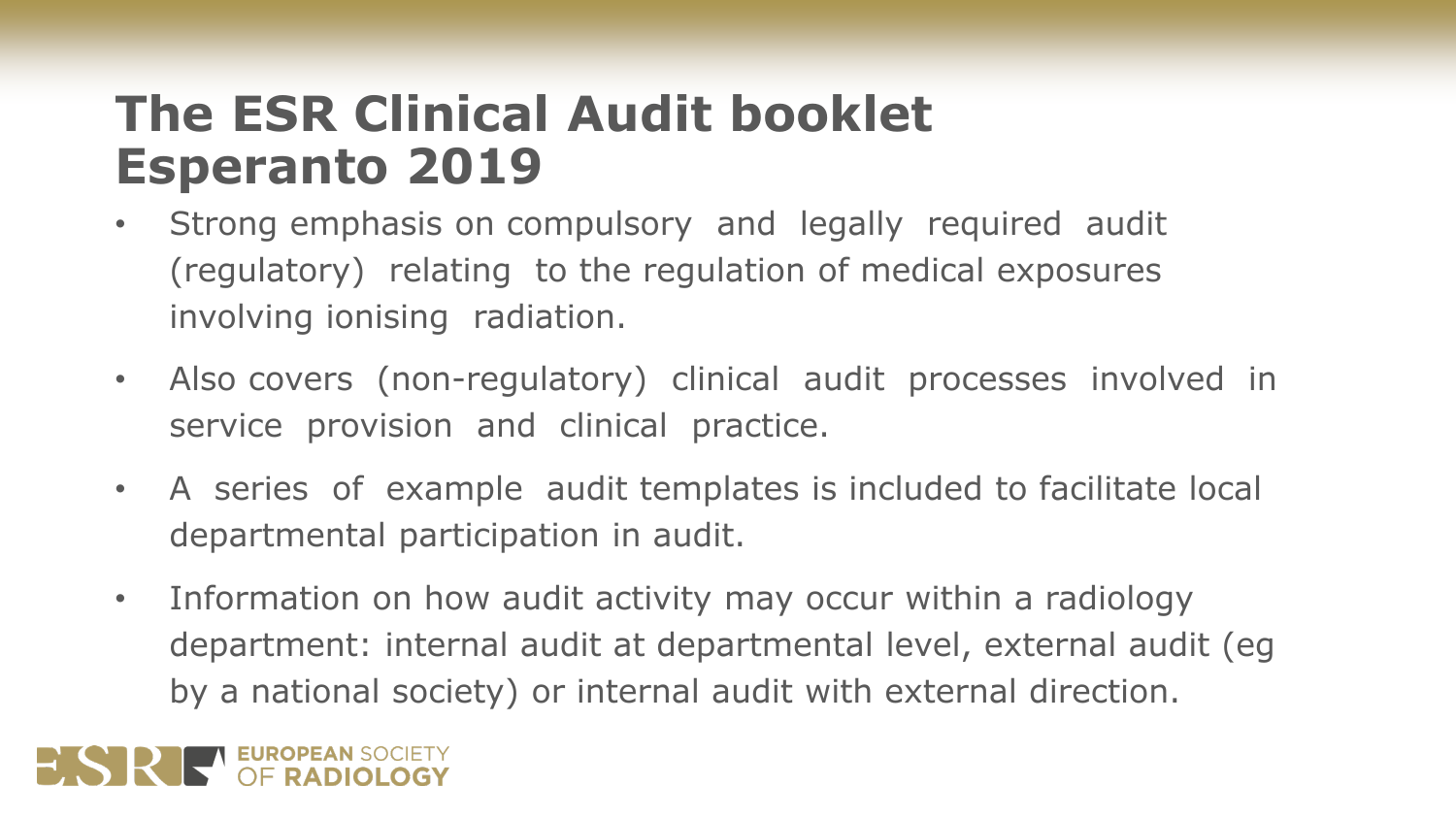#### **Regular audit topics**

1) Is there a departmental mechanism for providing patients (or their representative) with information relating to the risks/benefits associated with radiation dose from the medical exposure?

2) Is there an established mechanism within the department to register and analyse accidental /unintended exposures?

3) Is there a departmental policy for informing patients, or their representative, that they have undergone an accidental exposure?

4) Is there a mechanism for record keeping and retrospective analysis of accidental or unintended medical exposures?

5) Is there a mechanism for referring accidental exposure events to the medical physics expert (MPE) and informing the competent authority of significant events?

6) Does the department utilise criteria, provided by the relevant radiation protection competent authority, for what constitutes an accidental or unintended significant **EXPOSURE?**<br>**EXPOSURE: EUROPEAN** SOCIETY

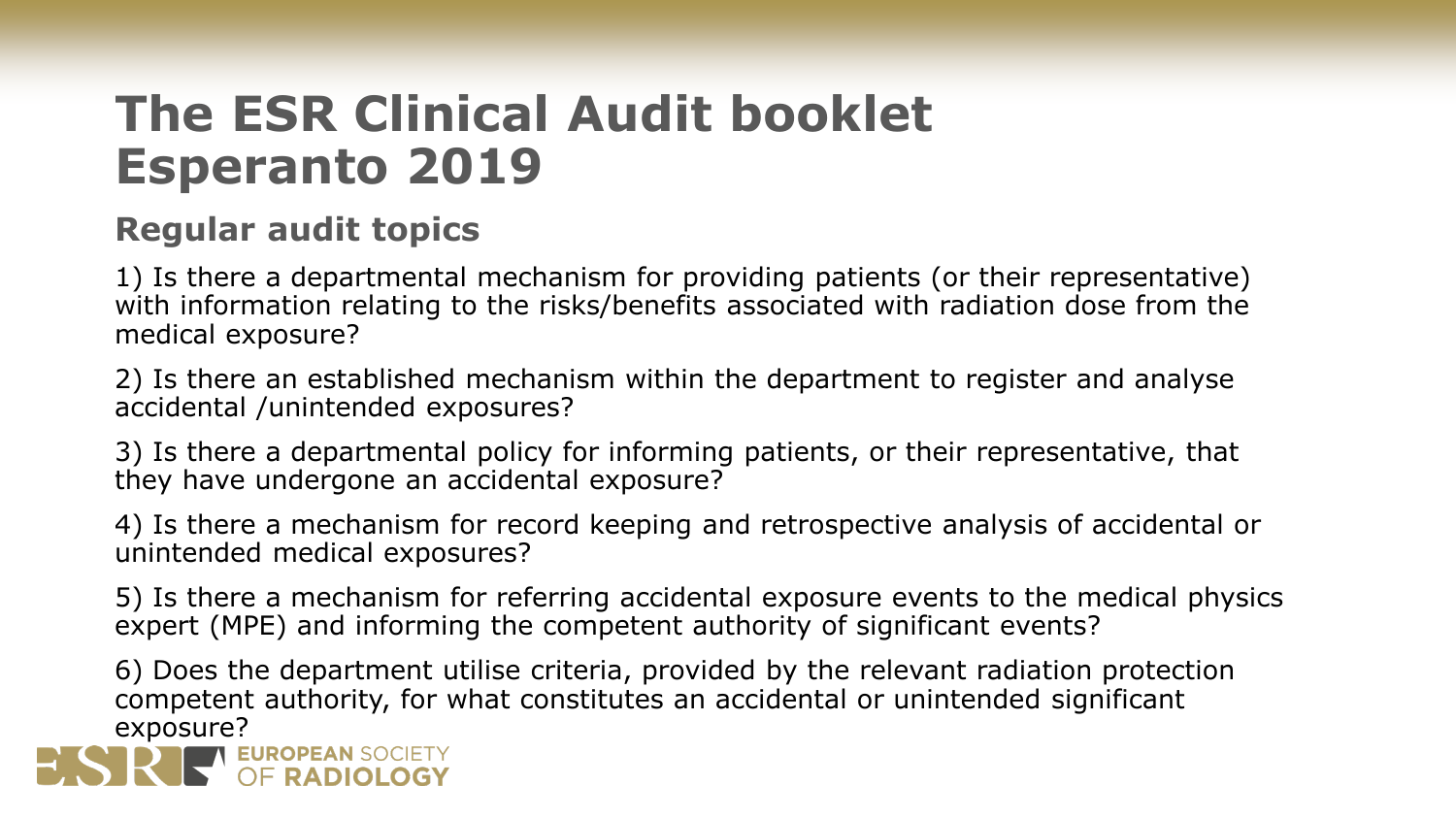7) Is there evidence for appropriate training for individuals with delegated responsibility (in the case of non-radiologists) for the justification process?

8) Is there a departmental mechanism to confirm and document the non-pregnancy status of individuals undergoing medical exposures?

9) Is there a written protocol for the identification of who is responsible for the justification process?

10) For radiation exposure related to health screening by invitation on asymptomatic individuals, is there a local policy affirming justification by a competent authority?

11) What percentage of examinations involving ionising radiation are justified in advance of being performed?

12) What mechanism exists on the request form for contacting referrers to permit preexposure justification discussions to occur if necessary?

13) Is there a written protocol for who may be responsible for justification of Xray/fluoroscopic/ interventional ionising radiological procedures?

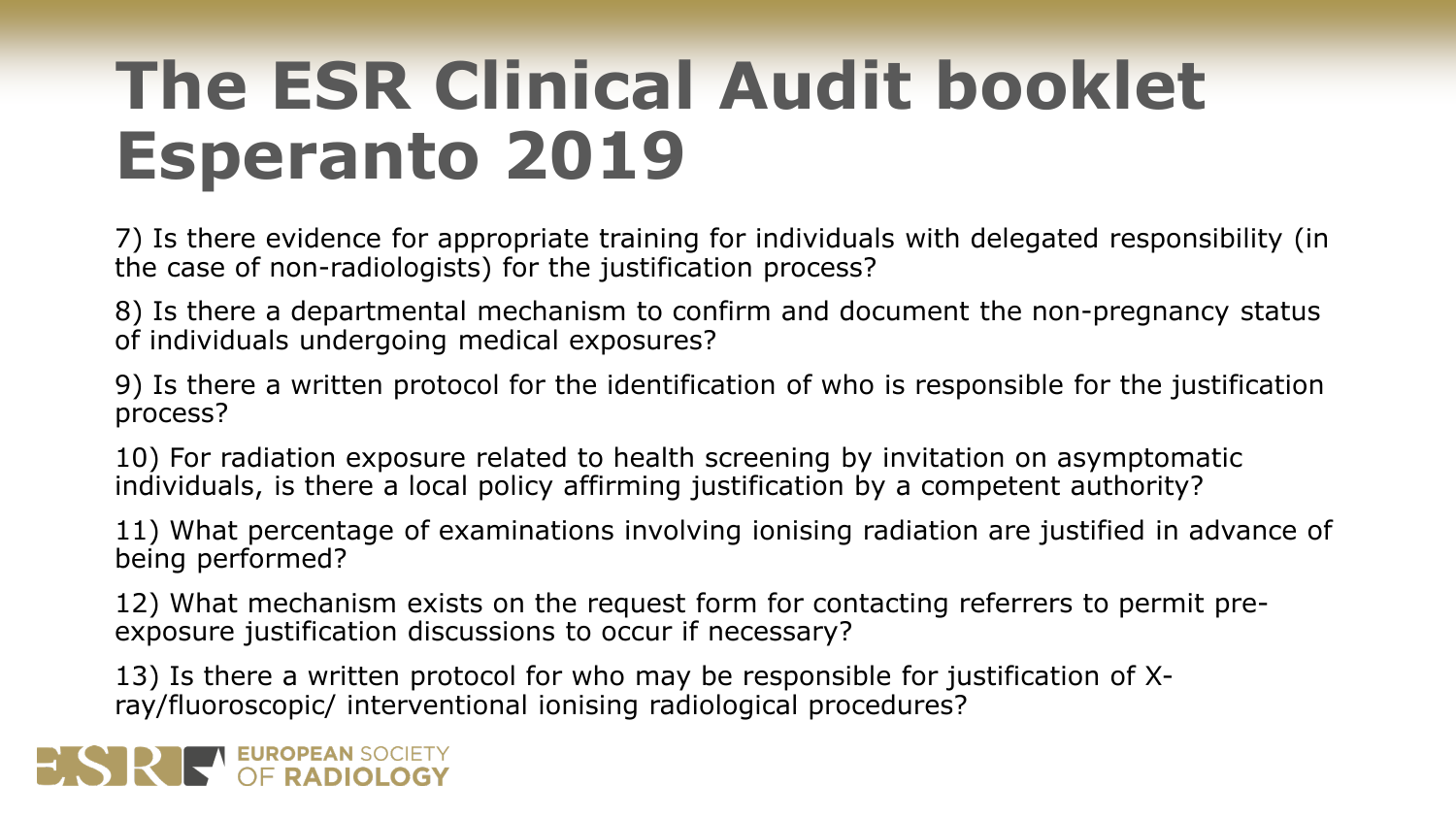14) Is there a written protocol for who may be responsible for justification of CT examinations?

15) What mechanism is used to evaluate patient dose in high-dose procedures?

16) What percentage of radiodiagnostic procedures have established diagnostic reference levels (DRL)?

17) Specific technical requirements for equipment in use for medical exposures.

- 18) Eye lens dose limits for occupational exposure.
- 19) Initial education and training in radiation protection.
- 20) Audit of education plus training in radiation protection, doses and side effects.
- 21) Provision of clinical information to support justification.
- 22) Staff dosimetry audit this includes a draft adapted questionnaire.
- 23) Evaluation of the role and responsibilities of the medical physics expert.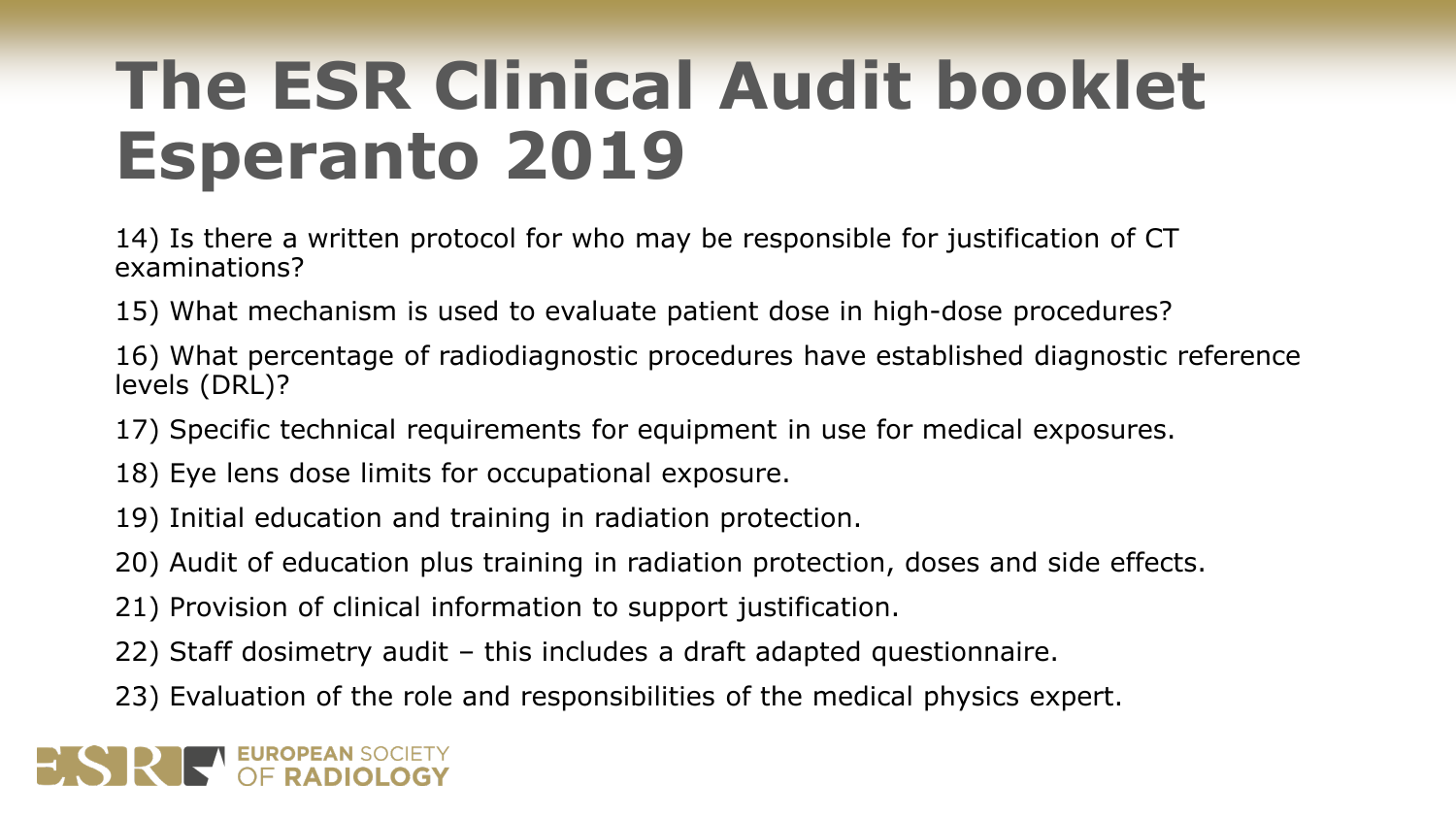#### **Clinical audit topics**

1) Does the radiology department record statistics about patient satisfaction?

- 2) Waiting time for outpatient ultrasound appointments
- 3) Protocols around radiological procedures, information in reports
- 4) The practice of "routine" preoperative chest x-ray
- 5) Audit of inpatient chest x-rays or abdominal x-rays

6) What percentage of non-Ionising imaging studies (MR/Ultrasound) are consistent with the referral guidelines?

7) Pain sensation during image-guided interventions

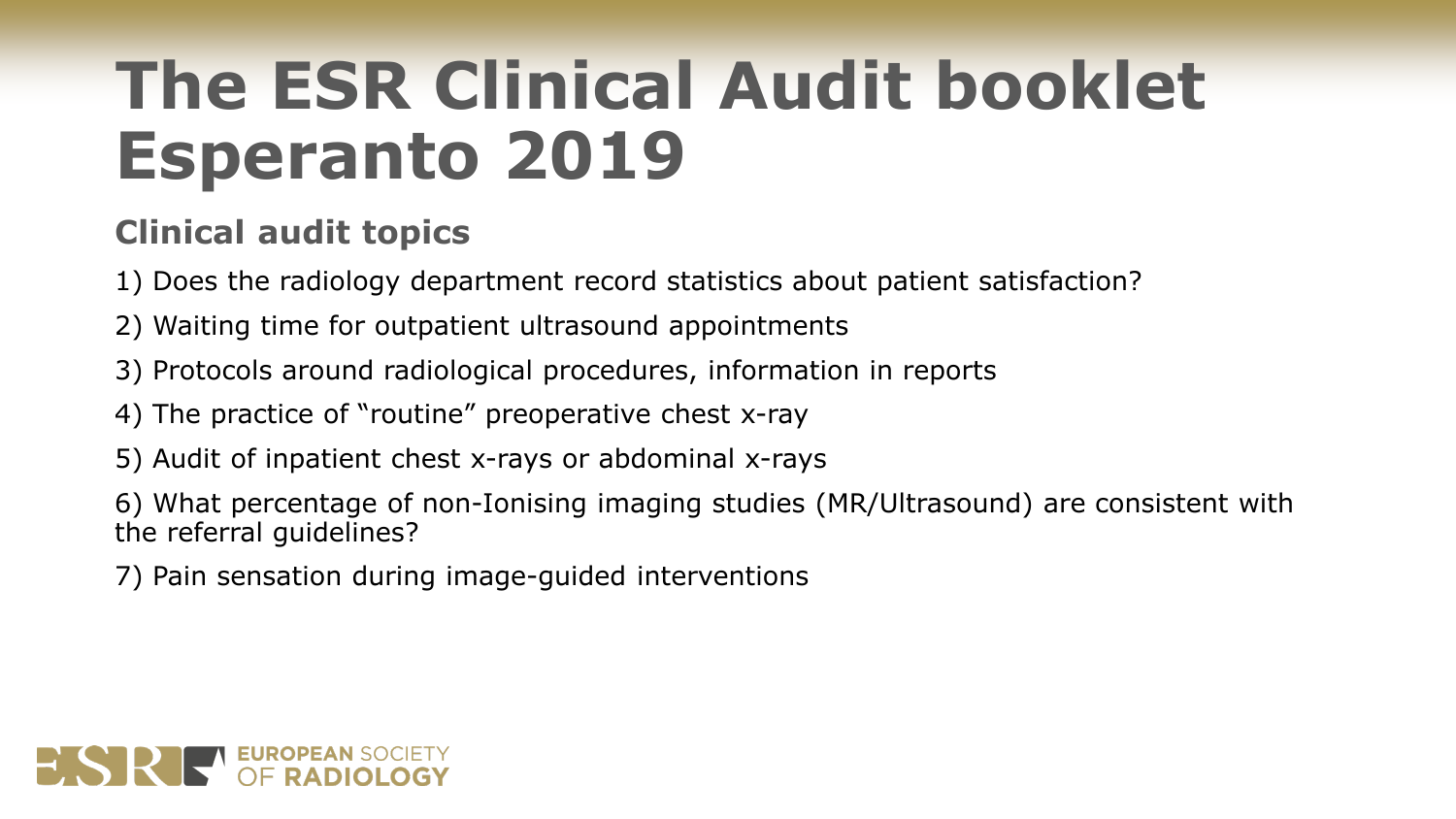### **ESR survey on the Current Status of Uptake of BSSD Requirements (focus on audit) – 2018/2019**

**"The Current Status of Uptake of European BSS Directive (2013/59/Euratom) Requirements – Results of a Pilot Survey in European Radiology Departments with a Focus on Clinical Audit"**

- Paper published in May 2019 in *Insights into Imaging*
- Survey among ESR EuroSafe Imaging Star department network to assess compliance with selected key BSSD requirements, with emphasis also on clinical audit/re-audit

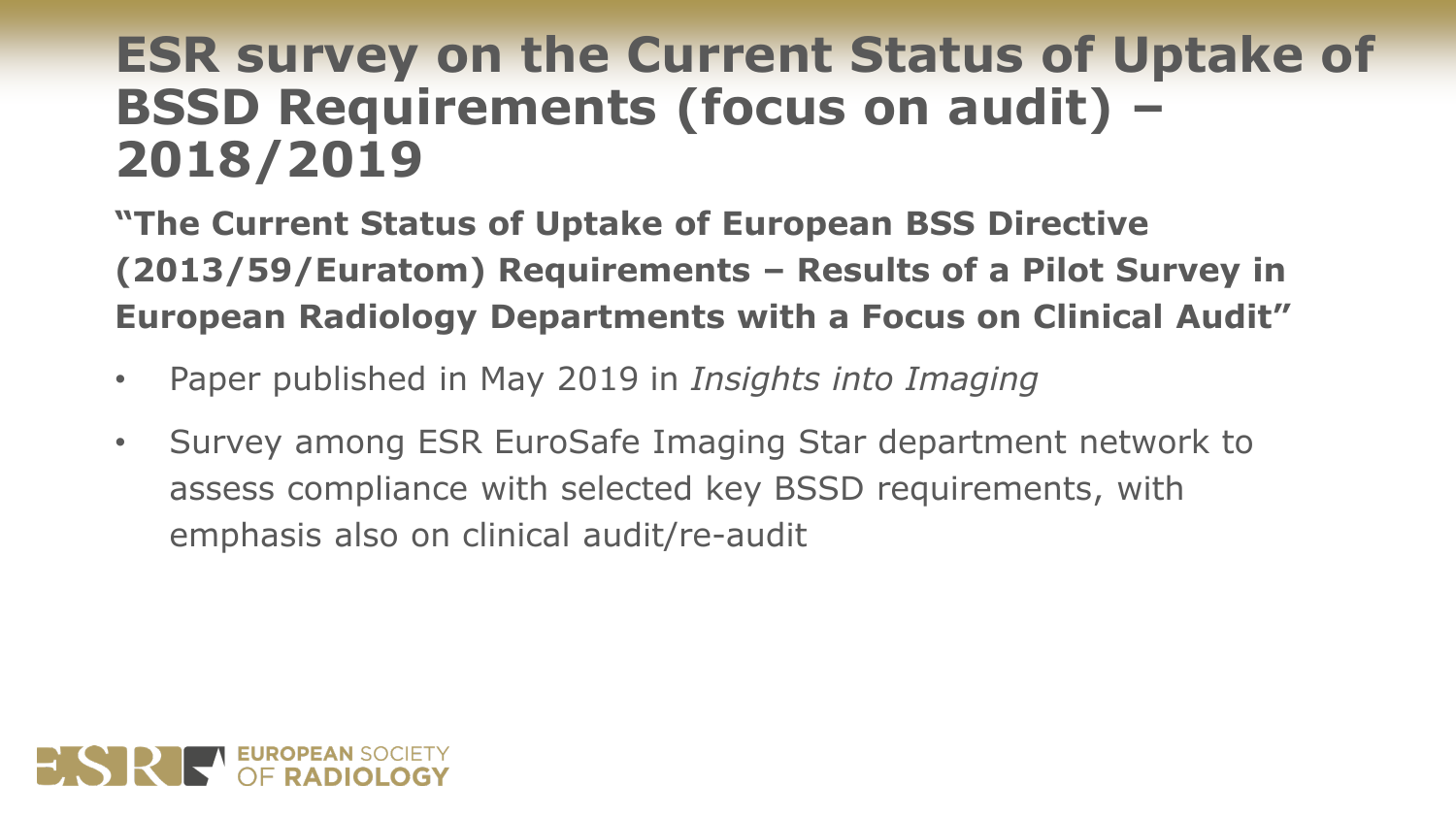### **ESR survey on the Current Status of Uptake of BSSD Requirements (focus on audit) – 2018/2019**

Key points

- Clinical audit is a mandatory component of the BSSD; radiology departments will need to show evidence of compliance with the BSSD and supporting processes of clinical audit.
- 64% of invited departments participated.
- Survey results demonstrated a generalised lack of compliance with BSSD radiation protection and clinical audit requirements.
- Survey results indicate the need for co-ordinated action, involving relevant European organisations and national bodies, to improve BSSD uptake and to develop clinical audit programmes within European radiology departments.

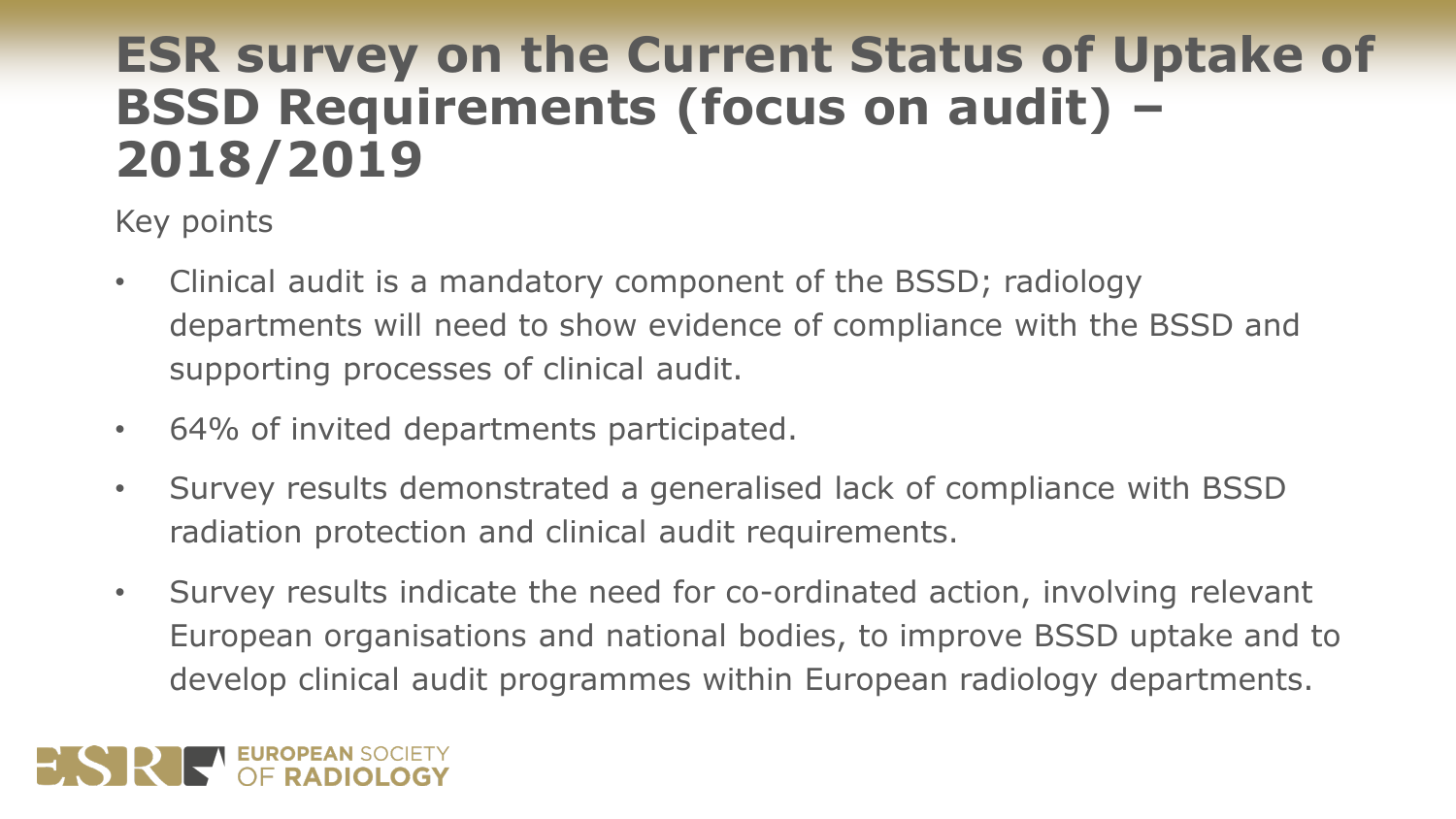### **ESR survey on current status of clinical audit in radiology - 2019**

**"The Current Status of Radiological Clinical Audit and Feedback on the ESR Clinical Audit Guide and Tool (Esperanto) – an ESR Survey of European Radiology Departments"**

- Paper published in February 2020 in *Insights into Imaging*
- Survey carried out among European radiological departments through ESR National Member Societies, EuroSafe Imaging Star departments
- Follow-up survey planned in January 2021 as positive effects may be discernible since publication of *Esperanto*

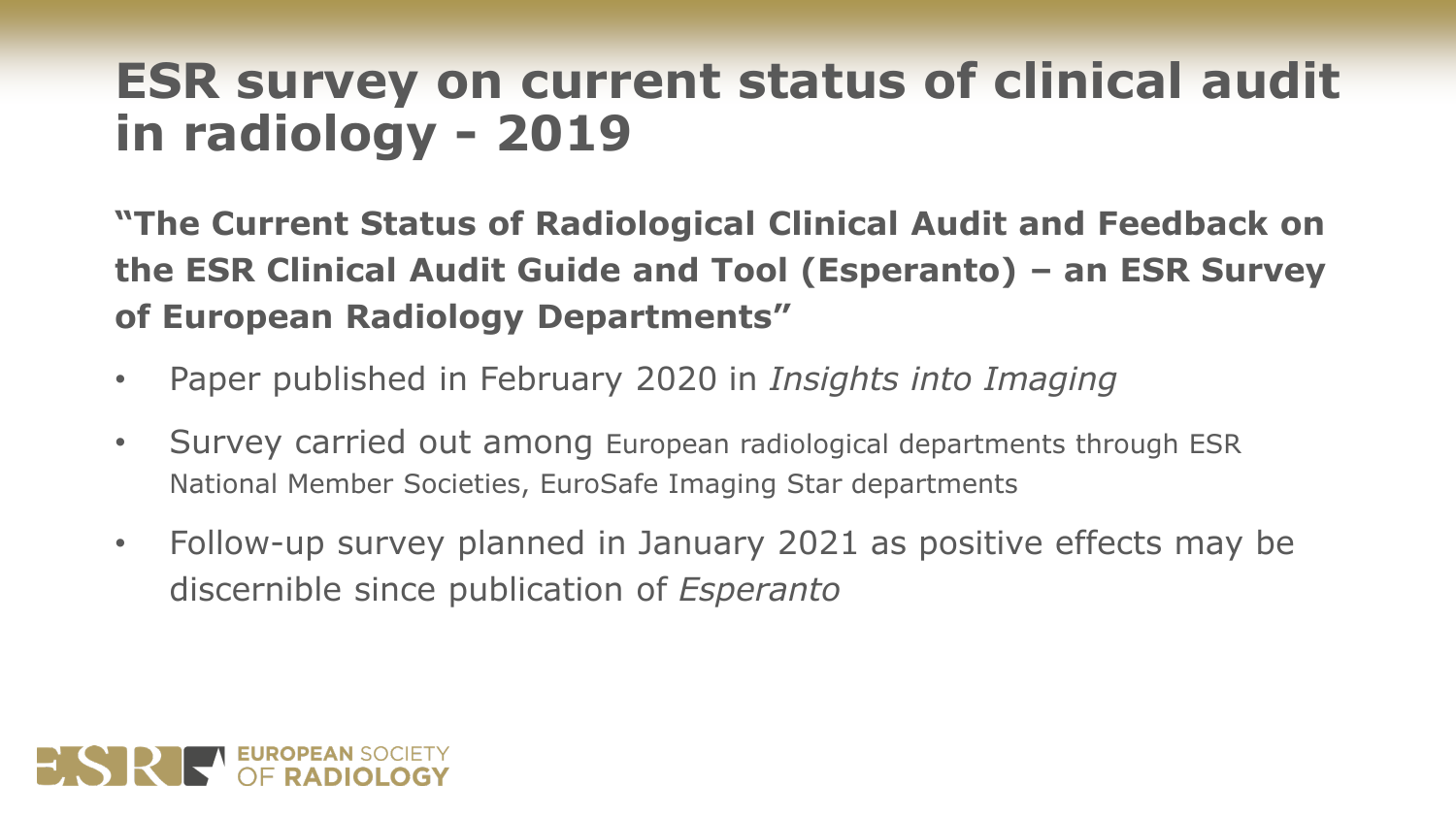### **ESR survey on current status of clinical audit in radiology**

#### **Key points**

- Effective clinical audit is a key priority for all radiology departments across Europe, with the potential to improve patient care and outcomes.
- There is increasing emphasis on external direction of internal departmental clinical audit, with oversight/accreditation provided by suitable professional, or scientific national bodies.
- 36/47 (76.6%) of European National Radiology Societies responded to a 2018 ESR survey evaluating the current status of radiological clinical audit.
- Responses revealed an appreciation of the importance and role of clinical audit, but highlighted shortfalls in necessary resourcing and infrastructure that could facilitate wider and more effective involvement of national societies.